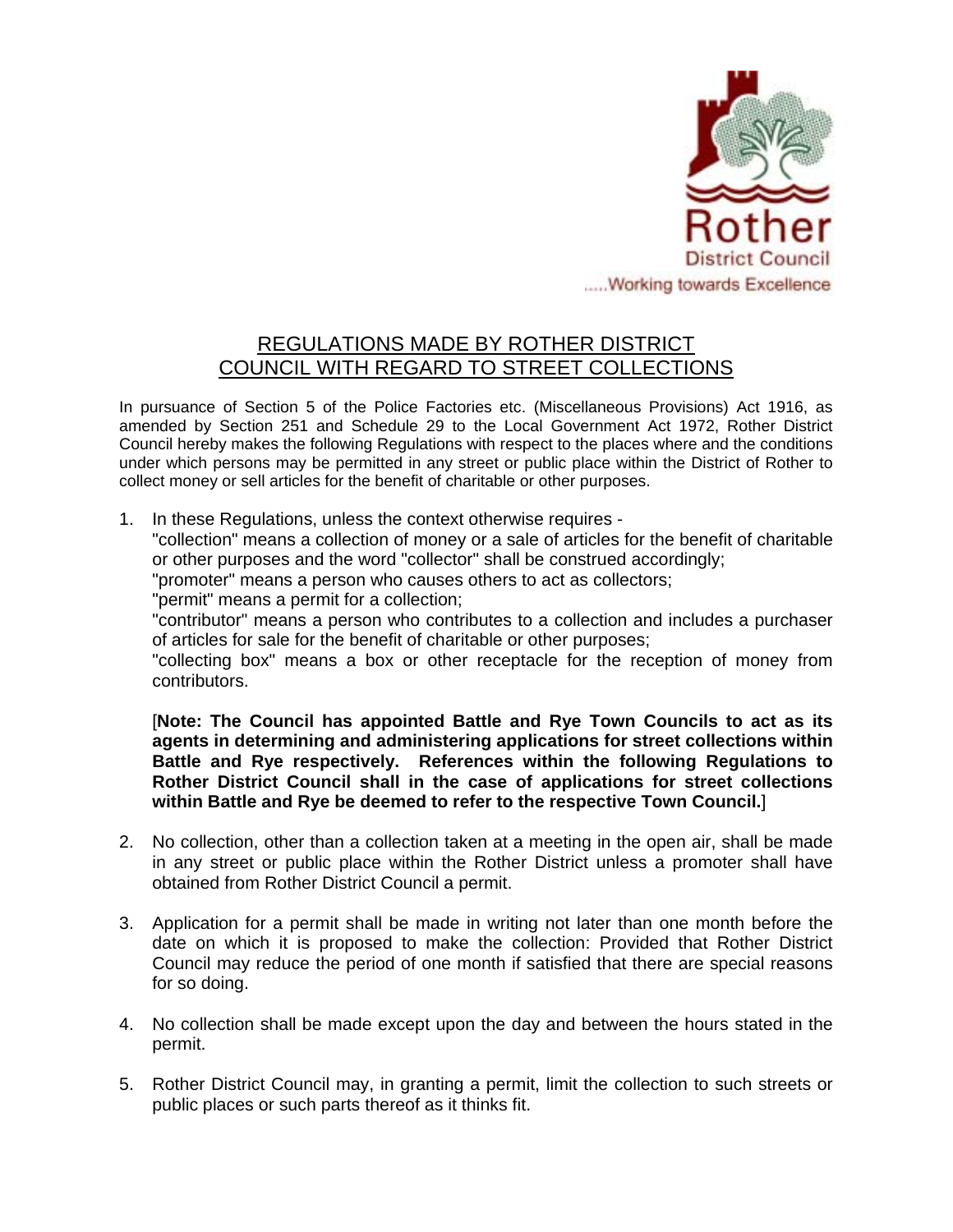- 6. (1) No person may assist or take part in any collection without the written authority of a promoter;
	- (2) Any person authorised under paragraph (1) above shall produce such written authority forthwith for inspection on being requested to do so by a duly authorised officer of Rother District Council or any Constable.
- 7. No collection shall be made in any part of the carriageway of any street which has a footway: Provided that Rother District Council may, if it thinks fit, allow a collection to take place on the said carriageway where such collection has been authorised to be held in connection with a procession.
- 8. No collection shall be made in a manner likely to inconvenience or annoy any person.
- 9. No collector shall importune any person to the annoyance of such person. While collecting -
- 10. (a) a collector shall remain stationary; and
	- (b) a collector or two collectors together shall not be nearer to any other collector than 25 metres.

Provided that Rother District Council may, if it thinks fit, waive the requirements of this Regulation in respect of a collection which has been authorised to be held in connection with a procession.

- 11. No promoter, collector or person who is otherwise connected with a collection shall permit a person under the age of sixteen years to act as a collector.
- 12. (1) Every collector shall carry a collecting box.
	- (2) All collecting boxes shall be numbered consecutively and shall be securely closed and sealed in such a way as to prevent them being opened without the seal being broken.
	- (3) All money received by a collector from contributors shall immediately be placed in a collecting box.
	- (4) Every collector shall deliver, unopened, all collecting boxes in his possession to a promoter.
- 13. A collector shall not carry or use any collecting box, receptacle or tray which does not bear/display prominently thereon the name of the charity or fund which is to benefit nor any collecting box which is not duly numbered.
- 14. (1) Subject to paragraph (2) below, a collecting box shall be opened in the presence of a promoter and another responsible person.
	- (2) Where a collecting box is delivered, unopened, to a bank, it may be opened by an official of the bank.
	- (3) As soon as a collecting box has been opened, the person opening it shall count the contents and shall enter the amount with the number of the collecting box on a list